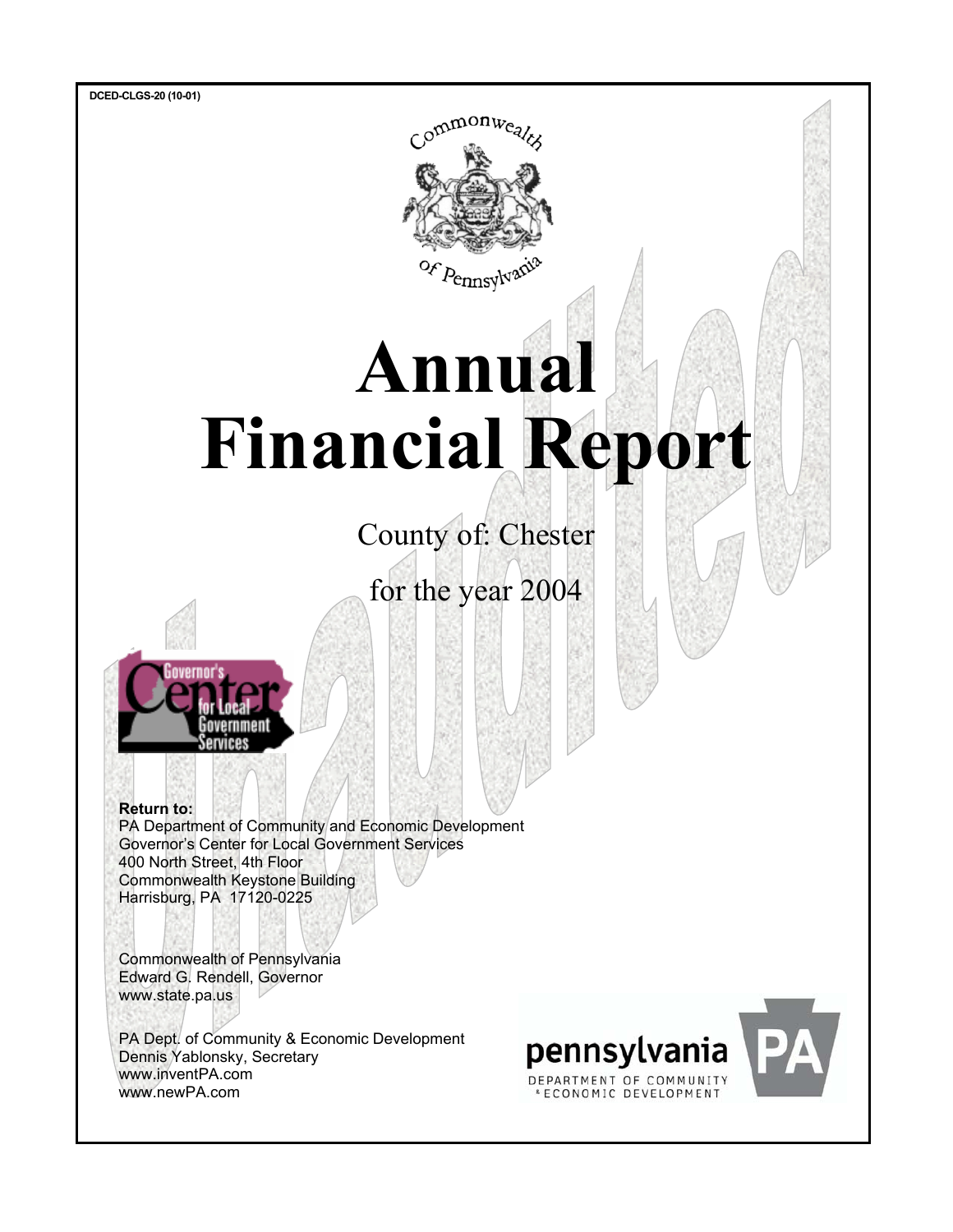

RAY E. WHITE, JR., CPA **Acting Controller** 

### **COUNTY OF CHESTER** OFFICE OF THE CONTROLLER

2 N. HIGH STREET, SUITE 540, P.O. BOX 2748, WEST CHESTER, PA 19380-0991 TELEPHONE: (610) 344-6155 FAX: (610) 344-6750

The 2003 Department of Community and Economic Development report was prepared prior to the independent auditor's report and other adjustments. As a result, it has been necessary to adjust the beginning fund balances reflected in the 2004 report to incorporate the net effect of the auditor's adjustments as well as other changes made to fund balances.

The opening balances in this 2004 report reflect adjustments of the following cumulative amounts. Other opening balances may differ by rounding amounts.

|                         | DEC. 31, 2003       |                    | <b>JAN. 1, 2004</b> |
|-------------------------|---------------------|--------------------|---------------------|
| <b>FUND</b>             | <b>DCED BALANCE</b> | <b>ADJUSTMENTS</b> | <b>DCED BALANCE</b> |
| <b>General Fund</b>     |                     |                    |                     |
| -Unreserved             | 25,949,188          | (1,639,000)        | 24,310,188          |
| -Reserved               | 645,113             |                    | 645,113             |
| Total                   | 26,594,301          | (1,639,000)        | 24,955,301          |
|                         |                     |                    |                     |
| <b>Capital Projects</b> |                     |                    |                     |
| -Unreserved             | 29,959,037          | (359,000)          | 29,600,037          |
| -Reserved               | 1,121,974           |                    | 1,121,974           |
| Total                   | 31,081,011          | (359,000)          | 30,722,011          |
|                         |                     |                    |                     |
| <b>Internal Service</b> |                     |                    |                     |
| -Unreserved             | 3,227,760           | (1,662,462)        | 1,565,298           |
|                         |                     |                    |                     |

#### **ADJUSTMENTS TO BEGINNING FUND BALANCES FOR 2004**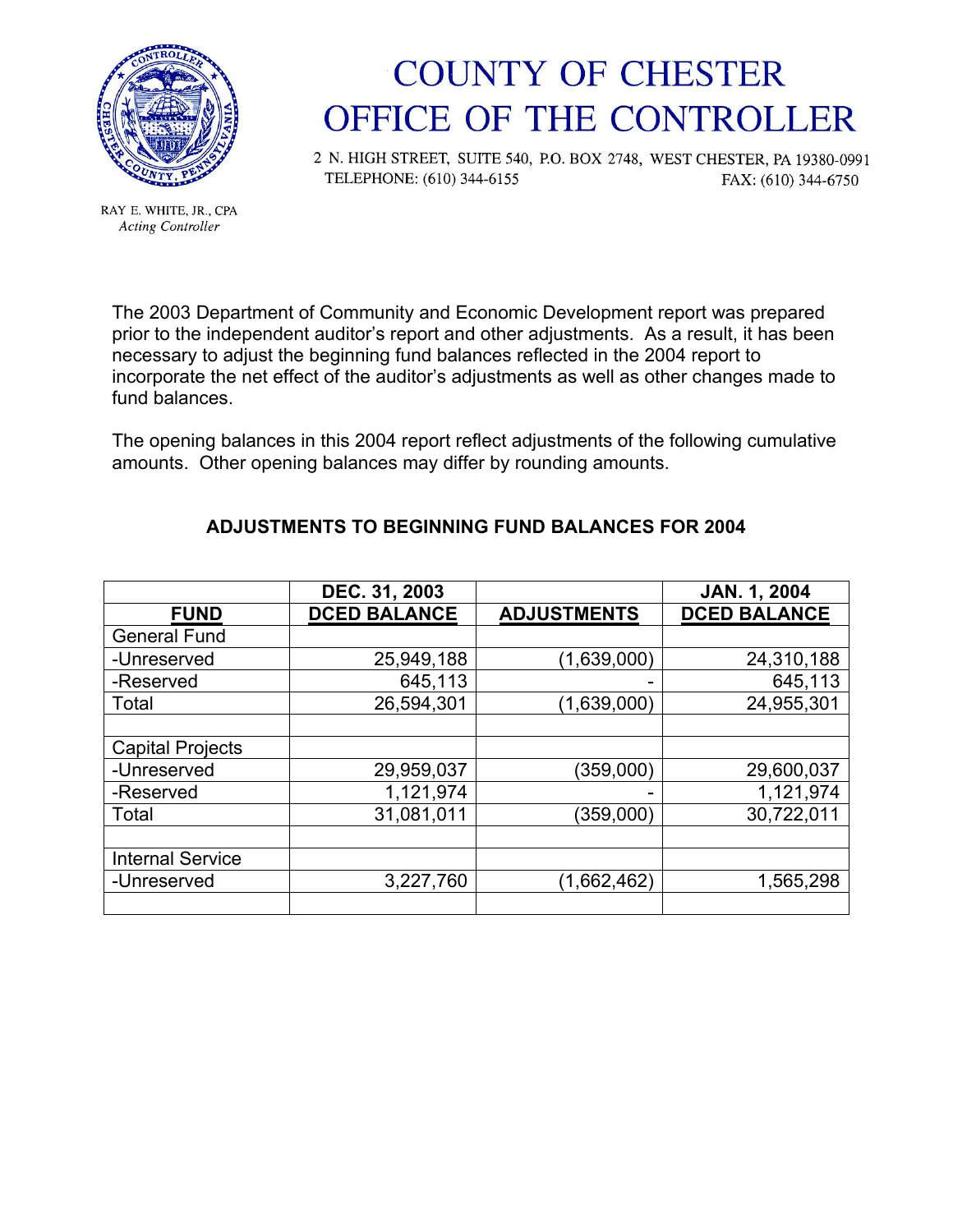| <b>Balance Sheet</b> , December 31st, 2004                  |                                     |    |                     |  |                        |  |                          |                     |            |  |  |  |
|-------------------------------------------------------------|-------------------------------------|----|---------------------|--|------------------------|--|--------------------------|---------------------|------------|--|--|--|
| <b>Governmental Funds</b><br><b>Assets and Other Debits</b> |                                     |    |                     |  |                        |  |                          |                     |            |  |  |  |
|                                                             |                                     |    | <b>General Fund</b> |  | <b>Special Revenue</b> |  | <b>Capital Projects</b>  | <b>Debt Service</b> |            |  |  |  |
| 1100                                                        | Cash and Investments                | \$ | 18,591,780          |  | 16,729,407             |  | 37,589,569               |                     | 8,235,463  |  |  |  |
| 1200                                                        | Accounts Receivable (exclude taxes) |    | 1,960,801           |  | 678,272                |  | 109,937                  |                     | 6,422      |  |  |  |
| 1210                                                        | Taxes Receivable                    |    | 3,914,568           |  | 399,684                |  |                          |                     | 510,236    |  |  |  |
| 1300-1600                                                   | <b>Other Current Assets</b>         |    | 11,787,131          |  | 20,389,452             |  | $\overline{\phantom{0}}$ |                     |            |  |  |  |
| 1700                                                        | <b>Fixed Assets</b>                 |    |                     |  |                        |  | $\overline{\phantom{a}}$ |                     |            |  |  |  |
| 1800                                                        | Other Debits                        |    | 207,372             |  | 3,231,819              |  | $\overline{\phantom{0}}$ |                     | 2,090,000  |  |  |  |
|                                                             |                                     |    | 36,461,652          |  | 41,428,634             |  | 37,699,506               |                     | 10,842,121 |  |  |  |

|      | <b>Liabilities and Other Credits</b>            |            |            |           |         |
|------|-------------------------------------------------|------------|------------|-----------|---------|
| 2000 | Payroll Taxes and Other Withholdings            | 2,682,145  | 551,645    | 13.743    | 68      |
| 2010 | All Other Current Liabilities                   | 7,834,359  | 33,349,964 | 4,300,875 | 413,720 |
| 2300 | Long-Term Liabilities                           |            |            |           |         |
| 2399 | <b>Other Credits</b>                            |            |            |           |         |
|      | Total Liabilites and Other Credits <sup>®</sup> | 10,516,504 | 33,901,609 | 4,314,618 | 413,788 |

|      | <b>Fund and Account Group Equity</b>             |            |           |            |            |
|------|--------------------------------------------------|------------|-----------|------------|------------|
| 2400 | Fund Bal./Retained Earnings/Reserved             | 1,020,385  | 5,271,890 | 1,270,167  | 10,428,333 |
| 2500 | Fund Bal./Retained Earnings/Unreserved           | 24,924,763 | 2,255,135 | 32,114,721 |            |
| 2600 | Contributed Capital                              |            |           |            |            |
| 2900 | Investment in General Fixed Assets               |            | -         |            |            |
|      | <b>Total Fund and Account Group Equity</b><br>œΙ | 25,945,148 | 7,527,025 | 33,384,888 | 10,428,333 |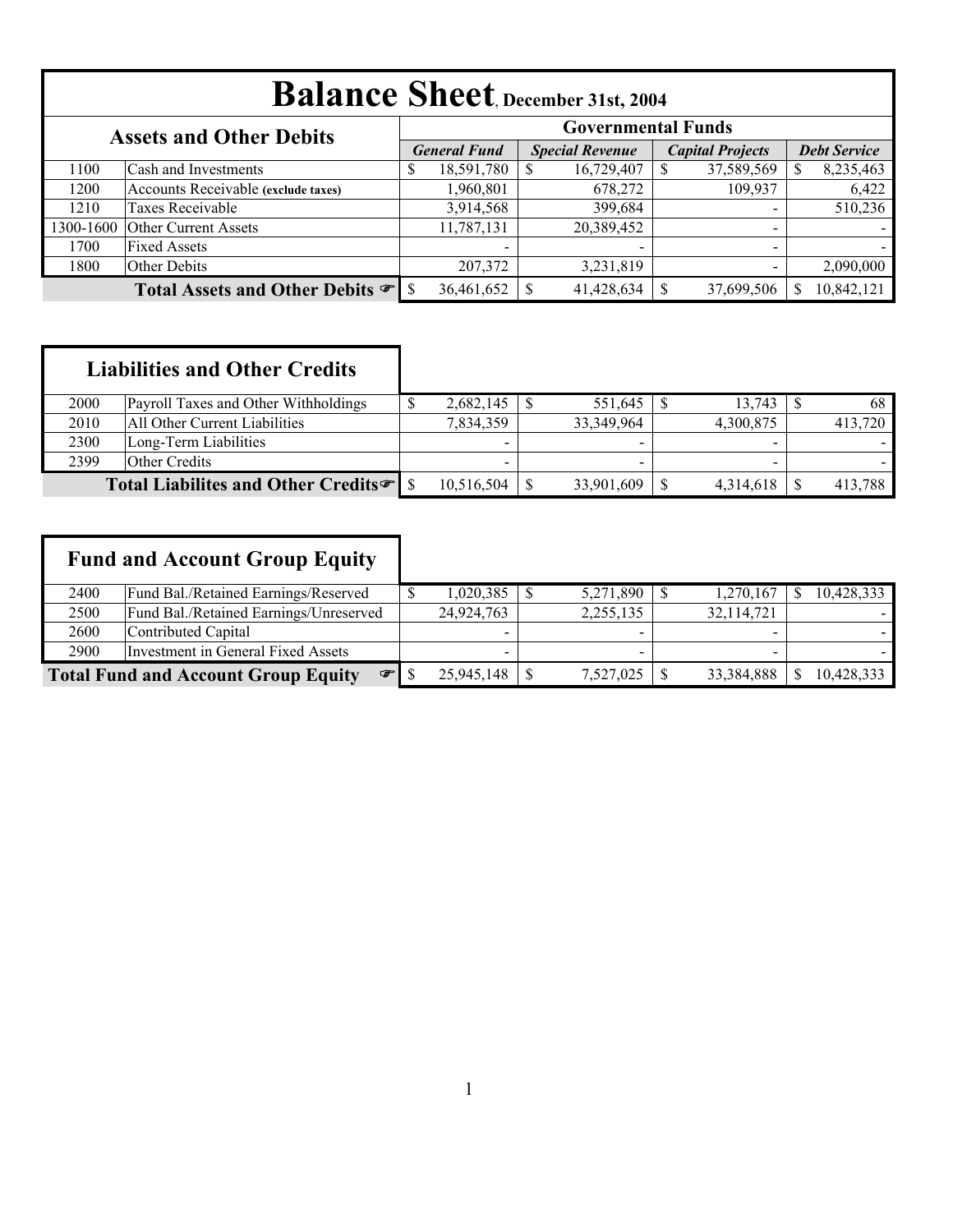|                                              | <b>Balance Sheet</b> , December 31st, 2004                                                   |  |                          |  |                         |  |                             |  |                            |  |                        |  |
|----------------------------------------------|----------------------------------------------------------------------------------------------|--|--------------------------|--|-------------------------|--|-----------------------------|--|----------------------------|--|------------------------|--|
|                                              | <b>Proprietary Funds</b><br><b>Fiduciary Funds</b><br><b>Account Groups</b><br><b>Totals</b> |  |                          |  |                         |  |                             |  |                            |  |                        |  |
| <b>Internal Service</b><br><b>Enterprise</b> |                                                                                              |  |                          |  | <b>Trust and Agency</b> |  | <b>General Fixed Assets</b> |  | <b>Gen. Long Term Debt</b> |  | <b>Memorandum Only</b> |  |
| $\mathbf{\hat{s}}$                           | 713,077                                                                                      |  | 6,936,210                |  | 215, 163, 216           |  | $\blacksquare$              |  |                            |  | 303,958,722            |  |
|                                              | 3,075,525                                                                                    |  | 482,889                  |  | 7,210,924               |  | $\overline{\phantom{0}}$    |  |                            |  | 13,524,770             |  |
|                                              |                                                                                              |  |                          |  | 5,193,248               |  | -                           |  |                            |  | 10,017,736             |  |
|                                              | 317,706                                                                                      |  | 710,000                  |  |                         |  |                             |  |                            |  | 33,204,289             |  |
|                                              | 1,503,733                                                                                    |  | 963,455                  |  |                         |  | 136,723,204                 |  |                            |  | 139,190,392            |  |
|                                              | $\,$                                                                                         |  | $\overline{\phantom{a}}$ |  | -                       |  |                             |  | 242,745,777                |  | 248,274,968            |  |
|                                              | 5,610,041                                                                                    |  | 9,092,554                |  | 227,567,388             |  | 136,723,204                 |  | 242,745,777                |  | 748,170,877            |  |

\$ 748,170,877 **TOTAL ASSETS**

| $\mathbf{\Phi}$<br>Ιυ | 247,054                  | .781<br>3.473. |   | 31,124     | $\overline{\phantom{0}}$ | -           | 6,999,560     |
|-----------------------|--------------------------|----------------|---|------------|--------------------------|-------------|---------------|
|                       | 524,398                  | 541,713        |   | 25,888,797 | $\sim$                   |             | 72,853,826    |
|                       | .621,714                 | 2,754,598      |   |            |                          | 242,745,777 | 247, 122, 089 |
|                       | $\overline{\phantom{0}}$ | $\sim$         |   | -          |                          |             |               |
| l \$                  | 2,393,166                | 6,770,092      | ∩ | 25,919,921 | $\overline{\phantom{0}}$ | 242,745,777 | 326,975,475   |

| ം   | 60,300    | $\overline{\phantom{0}}$ | ₼<br>۰U | 201,647,467 | ۰D | $\overline{\phantom{a}}$ | $\sim$ |    | 219,698,542 |
|-----|-----------|--------------------------|---------|-------------|----|--------------------------|--------|----|-------------|
|     |           | 2,322,462                |         | $\sim$      |    |                          | $\sim$ |    | 61,617,081  |
|     | 3,156,575 | $\sim$                   |         |             |    |                          | $\sim$ |    | 3,156,575   |
|     |           |                          |         |             |    | 136.723.204              |        |    | 136,723,204 |
| -\$ | 3,216,875 | 2,322,462                | ╓       | 201,647,467 |    | 136,723,204              | $\sim$ | мD | 421,195,402 |

| <b>TOTAL LIABILITIES AND FUND AND ACCOUNT GROUP EQUITY</b> |  | 748,170,877 |
|------------------------------------------------------------|--|-------------|
|------------------------------------------------------------|--|-------------|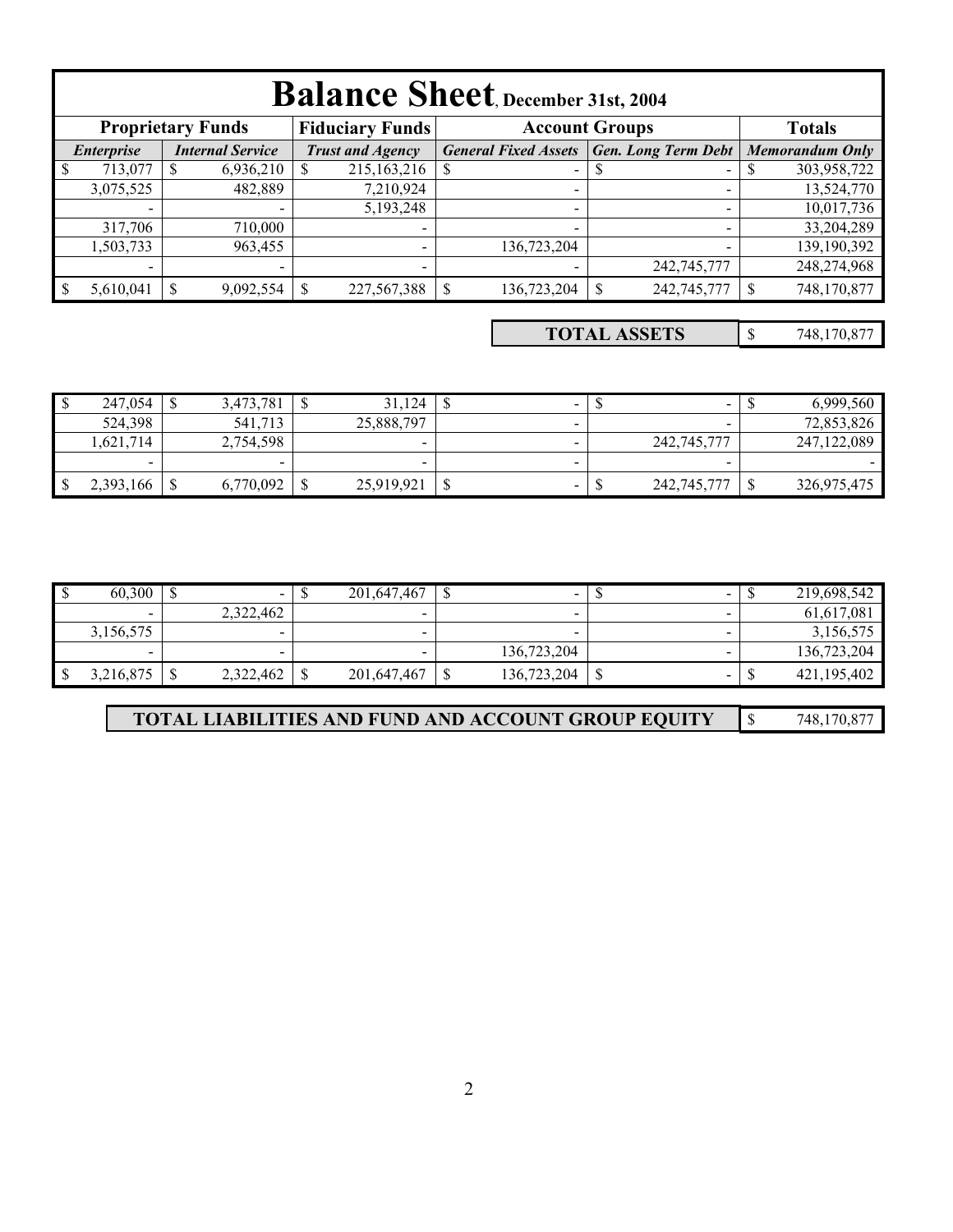|      | <b>REVENUES</b>         |    |                          |               | <b>Governmental Funds</b> |                         |
|------|-------------------------|----|--------------------------|---------------|---------------------------|-------------------------|
|      | <b>Taxes</b>            |    | <b>General Fund</b>      |               | <b>Special Revenue</b>    | <b>Capital Projects</b> |
| 3110 | Real Estate Taxes       | \$ | 86,936,376               |               | 11,639,491                | S                       |
| 3120 | Per Capita Taxes        |    |                          |               |                           |                         |
| 3130 | Personal Property Taxes |    | 58,352                   |               |                           |                         |
| 3140 | Hotel Room Rental Taxes |    |                          |               |                           |                         |
| 3150 | <b>Occupation Taxes</b> |    |                          |               | $\qquad \qquad$           |                         |
| 3160 | <b>Sales Taxes</b>      |    | $\qquad \qquad$          |               |                           |                         |
| 3199 | Other (please specify)  |    | $\overline{\phantom{0}}$ |               | -                         |                         |
|      |                         |    |                          |               |                           |                         |
|      |                         |    |                          |               |                           |                         |
|      |                         |    |                          |               |                           |                         |
|      |                         |    |                          |               |                           |                         |
|      |                         |    |                          |               |                           |                         |
|      | Total Taxes             | -S | 86,994,728               | $\mathcal{S}$ | 11,639,491                | S                       |

|      | <b>Licenses and</b><br>Permits    |                                                    |     |   |  |
|------|-----------------------------------|----------------------------------------------------|-----|---|--|
| 3200 | $\sim$<br>Licenses and<br>Permits | $\sim$ $\sim$ $\sim$<br>754<br>$\cdot \cdot \cdot$ | -11 | - |  |

|      | <b>Intergovernmental Revenues</b>              |            |             |         |
|------|------------------------------------------------|------------|-------------|---------|
| 3310 | Federal                                        | 4,402,358  | 49,910,206  | 135,773 |
| 3320 | <b>State</b>                                   | 8,760,794  | 97,543,248  | 420,490 |
| 3330 | Local Government Units                         | 97,060     |             |         |
| 3340 | Combination                                    | $\,$       | -           |         |
|      | Total Intergovernment Revenues $\mathcal{F}$ s | 13,260,212 | 147,453,454 | 556,263 |

|      | <b>Charges for Service</b>            |            |                          |         |
|------|---------------------------------------|------------|--------------------------|---------|
| 3410 | General Administration                | 13,596,566 | 25,166                   | 268,584 |
| 3420 | Judicial Administration               | 2,663,727  | 51,883                   |         |
| 3440 | Public Safety                         | 154,251    | $\blacksquare$           |         |
| 3443 | Corrections                           | 1,427,279  | $\overline{\phantom{0}}$ |         |
| 3444 | Emergency Telephone Chrg/911          |            | 4,666,442                |         |
| 3450 | Public Works                          |            |                          |         |
| 3460 | Human Services (except institutional) |            | 606,888                  |         |
| 3465 | Health                                | 344,106    | 16,033                   |         |
| 3466 | <b>Institutional Care</b>             |            |                          |         |
| 3470 | Recreation Charges/Permits            | 780        | 68,101                   |         |
| 3490 | Other Charges for Service             |            | 18,201                   |         |
|      | Total Charges for Service • s         | 18,186,709 | 5,452,714                | 268,584 |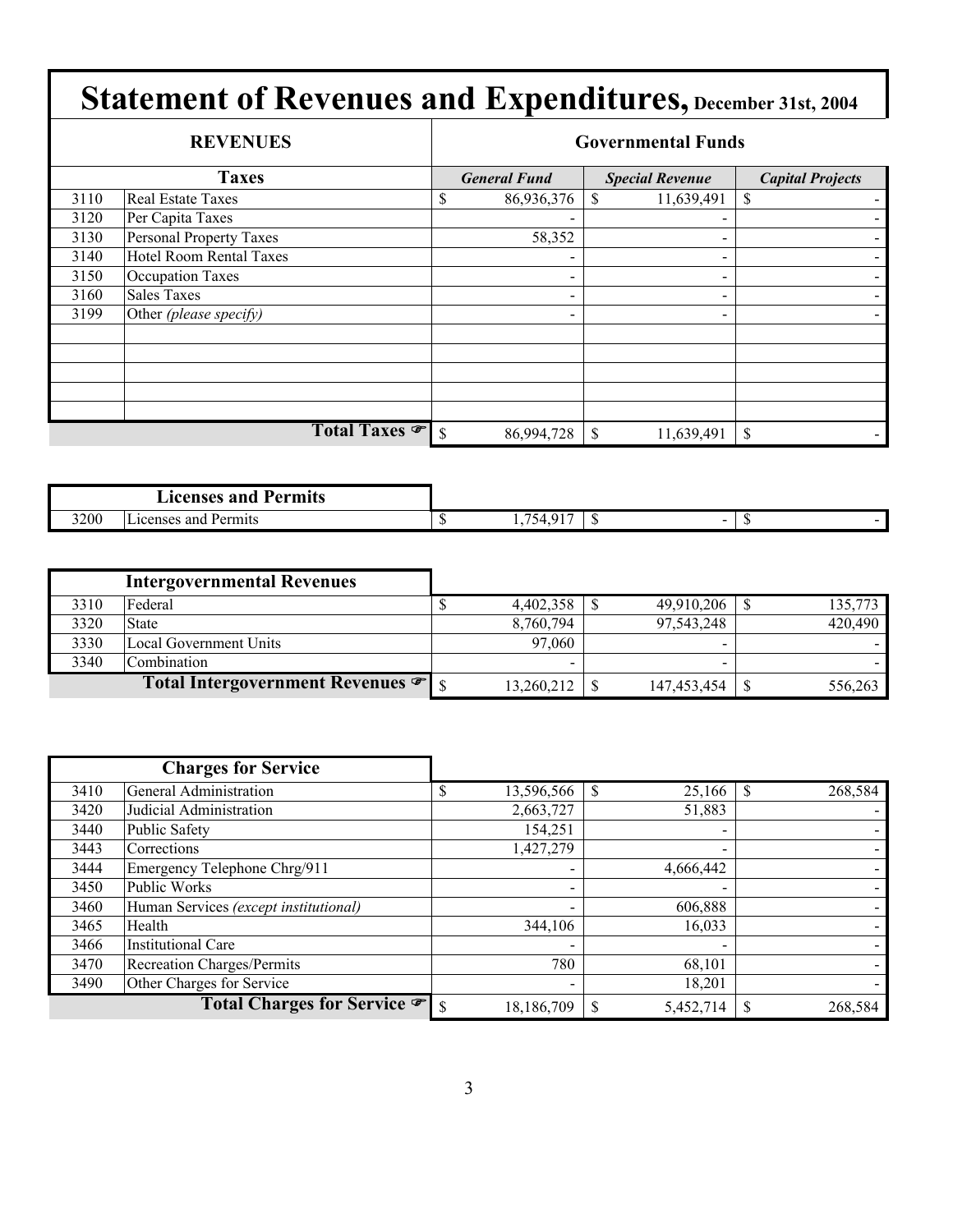#### **Fuduciary Fund Type Totals Proprietary Funds Statement of Revenues and Expenditures, December 31st, 2004**

|              |                                            |                                                      | Troprictary Punus                                             | <b>Type</b>                                              | I Otals                           |  |  |
|--------------|--------------------------------------------|------------------------------------------------------|---------------------------------------------------------------|----------------------------------------------------------|-----------------------------------|--|--|
|              | <b>Debt Service</b>                        | <b>Enterprise</b>                                    | <b>Internal Service</b>                                       | <b>Trust and Agency</b>                                  | <b>Memorandum Only</b>            |  |  |
| $\mathbb S$  | 15,327,613                                 | \$<br>$\overline{\phantom{a}}$                       | $\mathbb S$<br>$\blacksquare$                                 | $\overline{\mathcal{S}}$<br>$\blacksquare$               | 113,903,480<br>\$                 |  |  |
|              | -                                          |                                                      | $\blacksquare$                                                | -                                                        |                                   |  |  |
|              | $\overline{\phantom{0}}$                   |                                                      | $\blacksquare$                                                | $\blacksquare$                                           | 58,352                            |  |  |
|              | $\blacksquare$                             | $\qquad \qquad \blacksquare$                         | $\blacksquare$                                                | $\blacksquare$                                           |                                   |  |  |
|              | $\blacksquare$                             | $\overline{\phantom{a}}$                             | $\blacksquare$                                                | $\blacksquare$                                           |                                   |  |  |
|              | $\blacksquare$<br>$\overline{\phantom{0}}$ | $\overline{\phantom{0}}$                             | $\blacksquare$<br>$\blacksquare$                              | -<br>$\overline{\phantom{0}}$                            |                                   |  |  |
|              |                                            |                                                      |                                                               |                                                          |                                   |  |  |
|              |                                            |                                                      |                                                               |                                                          |                                   |  |  |
|              |                                            |                                                      |                                                               |                                                          |                                   |  |  |
|              |                                            |                                                      |                                                               |                                                          |                                   |  |  |
|              |                                            |                                                      |                                                               |                                                          |                                   |  |  |
| $\mathbb S$  | 15,327,613                                 | $\mathbb S$<br>$\blacksquare$                        | $\mathbb{S}% _{t}\left( t\right)$<br>$\overline{\phantom{0}}$ | $\mathbb S$<br>$\qquad \qquad \blacksquare$              | 113,961,832<br>$\mathbb S$        |  |  |
| $\sqrt{s}$   | $\blacksquare$                             | $\sqrt{S}$<br>$\blacksquare$                         | $\sqrt{\frac{2}{5}}$<br>$\blacksquare$                        | $\sqrt{3}$<br>$\blacksquare$                             | 1,754,917<br>$\sqrt{\frac{2}{5}}$ |  |  |
|              |                                            |                                                      |                                                               |                                                          |                                   |  |  |
| \$           | $\blacksquare$                             | $\overline{\mathcal{S}}$<br>$\overline{\phantom{a}}$ | $\overline{\mathcal{S}}$<br>$\qquad \qquad \blacksquare$      | $\overline{\mathcal{S}}$<br>$\qquad \qquad \blacksquare$ | 54,448,337<br>$\sqrt{3}$          |  |  |
|              | $\frac{1}{2}$                              |                                                      | $\blacksquare$                                                | $\overline{\phantom{0}}$                                 | 106,724,532                       |  |  |
|              | $\blacksquare$                             |                                                      | $\blacksquare$                                                | $\blacksquare$                                           | 97,060                            |  |  |
|              | $\frac{1}{2}$                              |                                                      | $\blacksquare$                                                | $\overline{\phantom{0}}$                                 |                                   |  |  |
| $\mathbb{S}$ | $\overline{\phantom{a}}$                   | $\mathbb S$                                          | $\mathbb S$                                                   | $\mathbb{S}$<br>$\overline{\phantom{0}}$                 | $\mathbb S$<br>161,269,929        |  |  |
|              |                                            |                                                      |                                                               |                                                          |                                   |  |  |
| $\$$         | $\blacksquare$                             | \$                                                   | 19,843,650<br>\$                                              | \$<br>$\blacksquare$                                     | 33,733,966<br>\$                  |  |  |
|              | $\blacksquare$                             | $\blacksquare$                                       | $\blacksquare$                                                | $\blacksquare$                                           | 2,715,610                         |  |  |

| $\overline{\phantom{a}}$ | $\overline{\phantom{0}}$ |                          | 2,715,610        |
|--------------------------|--------------------------|--------------------------|------------------|
| $\overline{\phantom{a}}$ | $\overline{\phantom{0}}$ |                          | 154,251          |
|                          |                          |                          | 1,427,279        |
| $\overline{\phantom{0}}$ | $\blacksquare$           | $\blacksquare$           | 4,666,442        |
| $\overline{\phantom{a}}$ | $\overline{\phantom{0}}$ | $\overline{\phantom{a}}$ |                  |
| -                        | $\overline{\phantom{0}}$ |                          | 606,888          |
| $\overline{\phantom{a}}$ |                          | $\overline{\phantom{a}}$ | 360,139          |
|                          | 20,219,381               |                          | 20,219,381       |
| $\overline{\phantom{0}}$ | $\overline{\phantom{0}}$ |                          | 68,881           |
|                          | 37,360                   | 1,615,101                | 1,670,662        |
|                          | 20,256,741               | 21,458,751<br>\$         | \$<br>65,623,499 |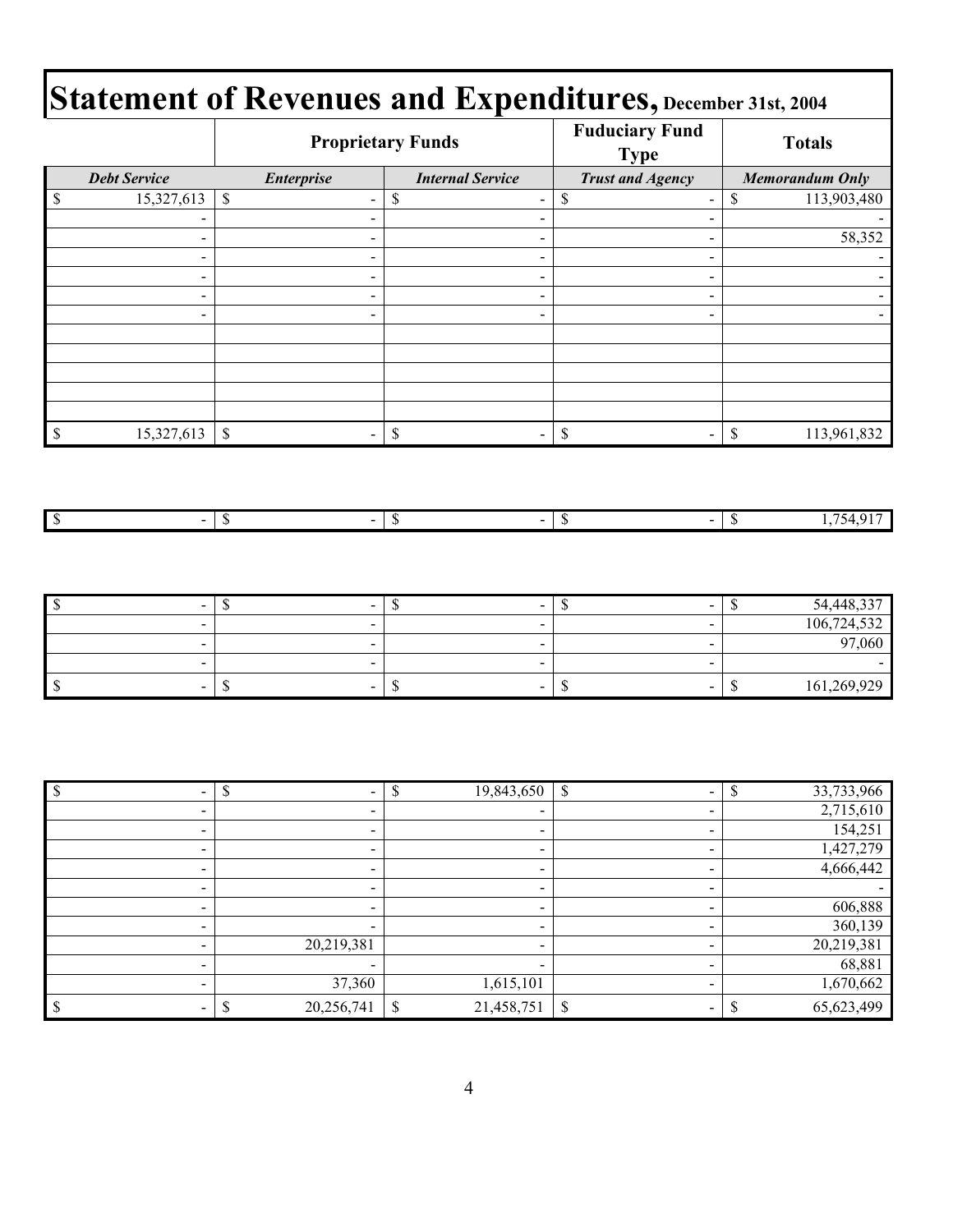| <b>Statement of Revenues and Expenditures, December 31st, 2004</b> |                                        |                          |                           |                                                          |               |                         |  |  |  |  |  |
|--------------------------------------------------------------------|----------------------------------------|--------------------------|---------------------------|----------------------------------------------------------|---------------|-------------------------|--|--|--|--|--|
|                                                                    | <b>Fines and Forfeits</b>              |                          | <b>Governmental Funds</b> |                                                          |               |                         |  |  |  |  |  |
|                                                                    |                                        |                          | <b>General Fund</b>       | <b>Special Revenue</b>                                   |               | <b>Capital Projects</b> |  |  |  |  |  |
| 3500                                                               | Fines and Forfeits                     | \$                       | 1,197,693                 | $\mathcal{S}$<br>82,656                                  | $\mathcal{S}$ |                         |  |  |  |  |  |
|                                                                    |                                        |                          |                           |                                                          |               |                         |  |  |  |  |  |
|                                                                    | <b>Miscellaneous Revenues</b>          |                          |                           |                                                          |               |                         |  |  |  |  |  |
| 3610                                                               | <b>Interest Earnings</b>               | \$                       | 1,015,784                 | 484,510<br>$\mathbb{S}$                                  | \$            | 835,767                 |  |  |  |  |  |
| 3620                                                               | Rents and Royalties                    |                          | 162,809                   | 225,536                                                  |               |                         |  |  |  |  |  |
| 3670                                                               | Private Contrib and Donations          |                          | 401,203                   | 325,207                                                  |               | 32,835                  |  |  |  |  |  |
| 3680                                                               | <b>Retirement System Revenues</b>      |                          |                           |                                                          |               |                         |  |  |  |  |  |
| 3690                                                               | Other Miscellaneous Revenues           |                          | 1,122,005                 | 10,330                                                   |               |                         |  |  |  |  |  |
|                                                                    | Total Miscellaneous Revenues           | \$                       | 2,701,801                 | \$<br>1,045,583                                          | \$            | 868,602                 |  |  |  |  |  |
|                                                                    |                                        |                          |                           |                                                          |               |                         |  |  |  |  |  |
|                                                                    | <b>Other Financing Sources</b>         |                          |                           |                                                          |               |                         |  |  |  |  |  |
| 3910                                                               | Proceeds from Fixed Asset Disposition  | \$                       |                           | \$                                                       | S             |                         |  |  |  |  |  |
| 3920                                                               | <b>Interfund Operating Transfers</b>   |                          | 70,046                    | 14,845,056                                               |               | 500,000                 |  |  |  |  |  |
| 3930                                                               | Proceeds from General Long Term Debt   |                          |                           |                                                          |               | 25,166,928              |  |  |  |  |  |
| 3940                                                               | Refund of Prior Year's Expenditures    |                          | 9,484,490                 | 230,104                                                  |               |                         |  |  |  |  |  |
|                                                                    |                                        |                          |                           |                                                          |               |                         |  |  |  |  |  |
|                                                                    | Total Other Financing Sources          | $\mathcal{S}$            | 9,554,536                 | \$<br>15,075,160                                         | \$            | 25,666,928              |  |  |  |  |  |
|                                                                    |                                        |                          |                           |                                                          |               |                         |  |  |  |  |  |
|                                                                    | <b>TOTAL ALL REVENUES</b>              |                          | 133,650,596               | 180,749,058                                              |               | 27,360,377              |  |  |  |  |  |
|                                                                    |                                        |                          |                           |                                                          |               |                         |  |  |  |  |  |
|                                                                    | <b>EXPENDITURES</b>                    |                          |                           |                                                          |               |                         |  |  |  |  |  |
|                                                                    | <b>Administration</b>                  |                          |                           |                                                          |               |                         |  |  |  |  |  |
| 000000                                                             | General Government, Excluding Judicial | \$                       | 34,211,224                | \$                                                       | \$            | 8,605,244               |  |  |  |  |  |
|                                                                    | 4180-4190 Judicical Adimistration      |                          | 29,297,869                | 4,842,121                                                |               | 287,977                 |  |  |  |  |  |
|                                                                    | Total Administration $\mathcal F$      | $\mathbf S$              | 63,509,093                | \$<br>4,842,121                                          | \$            | 8,893,221               |  |  |  |  |  |
|                                                                    |                                        |                          |                           |                                                          |               |                         |  |  |  |  |  |
|                                                                    | <b>Public Safety</b>                   |                          |                           |                                                          |               |                         |  |  |  |  |  |
| 4210                                                               | Police                                 | $\overline{\mathcal{S}}$ | ۰.                        | $\overline{\mathcal{S}}$<br>$\qquad \qquad \blacksquare$ | $\sqrt{3}$    |                         |  |  |  |  |  |
| 4220                                                               | Fire                                   |                          |                           |                                                          |               |                         |  |  |  |  |  |
| 4230                                                               | Corrections                            |                          | 20,085,451                |                                                          |               | 3,541,211               |  |  |  |  |  |
| 4240                                                               | Protective Inspections                 |                          | 8,172,359                 |                                                          |               | 7,184                   |  |  |  |  |  |
| 4291                                                               | Emergency Management, Including 911    |                          | 2,582,959                 | 11,523,107                                               |               | 576,171                 |  |  |  |  |  |
| 4292                                                               | Flood Control                          |                          |                           |                                                          |               |                         |  |  |  |  |  |
| 4293                                                               | Ambulance/Rescue                       |                          |                           |                                                          |               |                         |  |  |  |  |  |
| 4294                                                               | Other Public Safety                    |                          |                           |                                                          |               |                         |  |  |  |  |  |
|                                                                    | Total Public Safety                    | $\mathbf{s}$             | 30,840,769                | 11,523,107<br>\$                                         | $\mathcal{S}$ | 4,124,566               |  |  |  |  |  |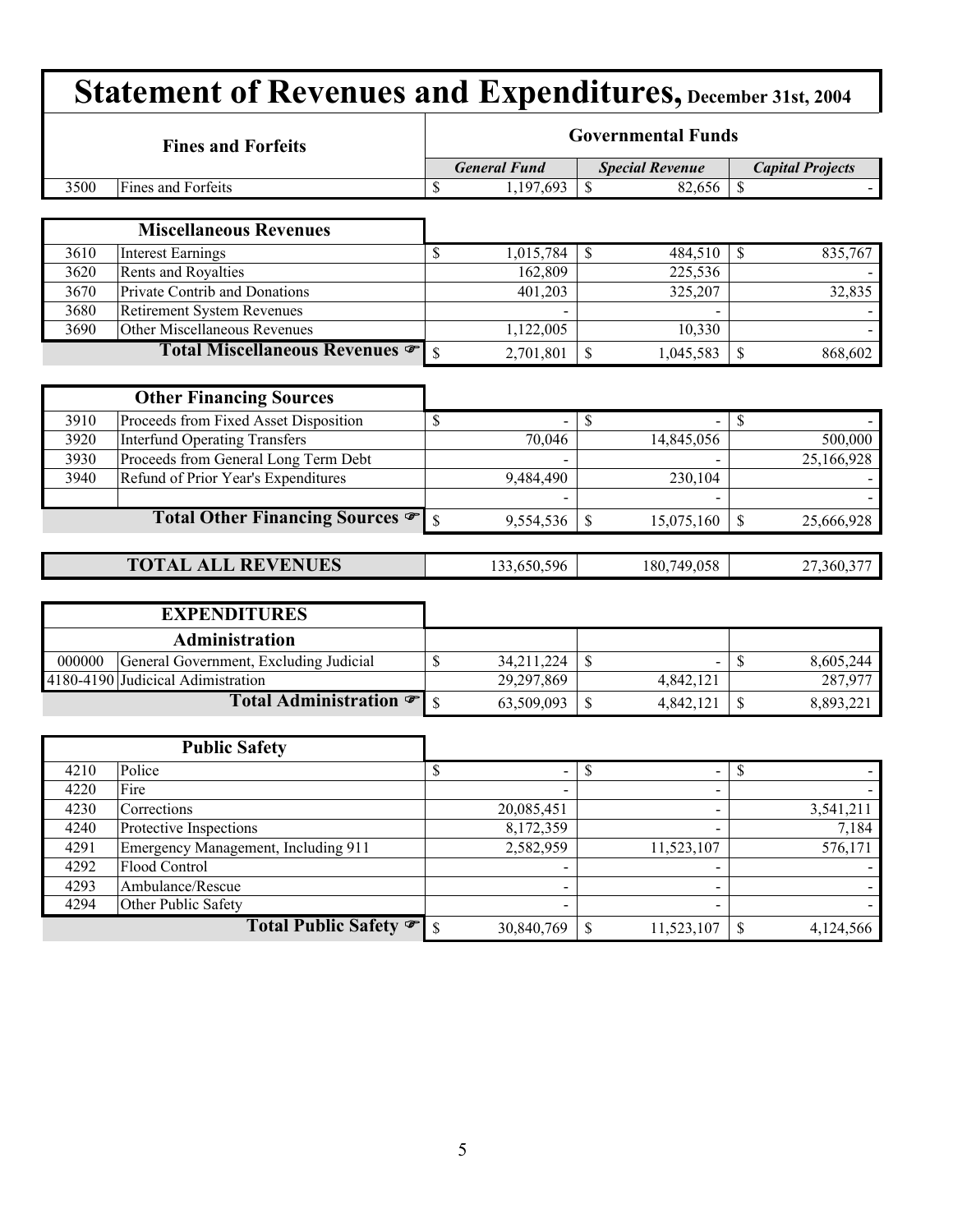|                     |                   | <b>Proprietary Funds</b> | <b>Fiduciary Fund</b><br><b>Types</b> | <b>Total</b>           |  |  |
|---------------------|-------------------|--------------------------|---------------------------------------|------------------------|--|--|
| <b>Debt Service</b> | <i>Enterprise</i> | <b>Internal Service</b>  | <b>Trust and Agency</b>               | <b>Memoradium Only</b> |  |  |
| -                   | -                 |                          |                                       | .280.349               |  |  |

| 306,310                  |   | 759 | 216,595                  | Φ | 42,086     | 2,901,81   |
|--------------------------|---|-----|--------------------------|---|------------|------------|
| -                        |   |     | -                        |   | -          | 388,345    |
| $\overline{\phantom{a}}$ |   |     | $\overline{\phantom{a}}$ |   |            | 759,245    |
| -                        |   |     | 8,066,834                |   | 30,761,473 | 38,828,307 |
| 1,871,843                |   |     |                          |   | 39,610     | 3,043,788  |
| 2,178,153                | ¢ | 759 | 8,283,429                |   | 30,843,169 | 45,921,496 |

| $\mathsf{I}$ |            |                |                          | $\overline{\phantom{a}}$ | $\overline{\phantom{a}}$      |             |
|--------------|------------|----------------|--------------------------|--------------------------|-------------------------------|-------------|
|              | 4,016,619  | 3,147,715      |                          | $\overline{\phantom{a}}$ |                               | 22,579,436  |
|              | -          |                | $\overline{\phantom{a}}$ | -                        |                               | 25,166,928  |
|              |            |                | $\overline{\phantom{a}}$ | 122,055                  |                               | 9,836,649   |
|              |            |                | $\overline{\phantom{a}}$ |                          |                               |             |
| l \$         | 4,016,619  | 3,147,715<br>S |                          | 122,055<br>S             | $\overline{\phantom{a}}$<br>P | 57,583,013  |
|              |            |                |                          |                          |                               |             |
|              | 21,522,385 | 23,405,215     |                          | 29,864,235               | 30,843,169                    | 447,395,035 |

| $\mathsf{I}$ s | 34,670 |   | 3,082,150 | w      | 10,549,189               | J  | 747,950 | 57,230,427 |
|----------------|--------|---|-----------|--------|--------------------------|----|---------|------------|
|                | $\sim$ |   | -         |        | $\overline{\phantom{a}}$ |    | -       | 34,427,967 |
| $\mathsf{I}$   | 34,670 | Ψ | 3,082,150 | ₼<br>Ψ | 10,549,189               | ۰D | 747,950 | 91,658,394 |

|  |  | 23,626,662 |
|--|--|------------|
|  |  | 8,179,543  |
|  |  | 14,682,237 |
|  |  |            |
|  |  |            |
|  |  |            |
|  |  | 46,488,442 |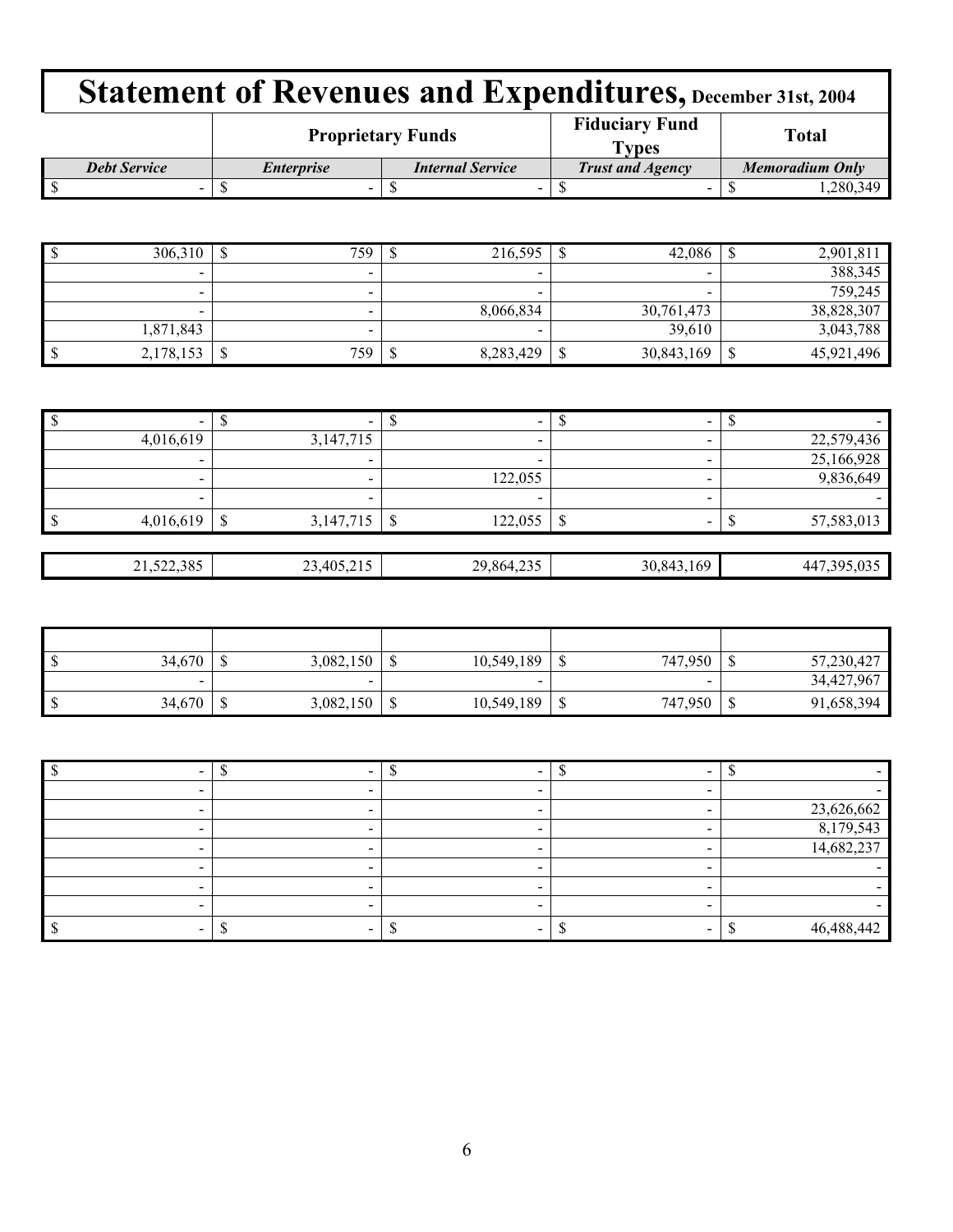|      | <b>Public Works</b>              | <b>Governmental Funds</b> |                          |  |                          |  |                         |  |  |
|------|----------------------------------|---------------------------|--------------------------|--|--------------------------|--|-------------------------|--|--|
|      |                                  |                           | <b>General Fund</b>      |  | <b>Special Revenue</b>   |  | <b>Capital Projects</b> |  |  |
| 4310 | Highways and Bridges             |                           | $\overline{\phantom{a}}$ |  | 855,910                  |  | 439,681                 |  |  |
| 4320 | Sanitation/Solid Waste           |                           | $\overline{\phantom{0}}$ |  | -                        |  |                         |  |  |
| 4331 | Airport                          |                           | 11,168                   |  | $\overline{\phantom{0}}$ |  |                         |  |  |
| 4337 | Storm Water/Flood Control        |                           | $\overline{\phantom{0}}$ |  | -                        |  |                         |  |  |
| 4339 | Mass Transit Operation/Subsidy   |                           | 1,346,748                |  | $\,$                     |  | 169,387                 |  |  |
|      | Other Public Works               |                           |                          |  |                          |  |                         |  |  |
|      | Totals Public Works <sup>®</sup> |                           | 1,357,916                |  | 855,910                  |  | 609,068                 |  |  |

|      | <b>Human Services</b>               |                          |                          |         |
|------|-------------------------------------|--------------------------|--------------------------|---------|
| 4410 | Aging                               | $\overline{\phantom{a}}$ | 4,610,606                |         |
| 4420 | Children and Youth Services         | $\overline{\phantom{a}}$ | 33,405,463               | 543,955 |
| 4430 | Drug and Alcohol                    |                          | 5,520,571                |         |
| 4440 | Economic Opportunity and Employment |                          | $\overline{\phantom{a}}$ |         |
| 4450 | Health                              | 11,268,794               | $\blacksquare$           |         |
| 4600 | <b>Institutional Care</b>           |                          |                          |         |
| 4470 | Mental Health/Mental Retardation    |                          | 60,538,743               |         |
| 4480 | Transportation                      |                          | 2,076,666                |         |
| 4490 | Other Human Services                |                          | 34,945,749               |         |
|      | Total Human Services <sup>T</sup> s | 11,268,794               | 141,097,798              | 543,955 |

|      | <b>Culture and Recreation</b>                |  |            |   |         |
|------|----------------------------------------------|--|------------|---|---------|
| 4550 | <b>Parks and Recreation</b>                  |  | 4.938.441  |   | 528,286 |
| 4560 | Libraries                                    |  | 5.920.016  |   | 261,861 |
| 4570 | Other Culture and Recreation                 |  |            | - |         |
|      | Total Culture and Recreation $\mathcal{F}$ s |  | 10,858,457 |   | 790.147 |

| <b>Community and Economic Development</b> |                                        |  |         |                          |        |
|-------------------------------------------|----------------------------------------|--|---------|--------------------------|--------|
| 4610                                      | Conservation & Nat. Resources          |  | 992,339 | $\overline{\phantom{a}}$ |        |
| 4620                                      | Housing and Community Development      |  |         | 6,142,595                | 73,076 |
| 4650                                      | Economic Development                   |  |         |                          |        |
| 4660                                      | <b>Tourist Promotion</b>               |  |         |                          |        |
| 4670                                      | Other Community & Economic Development |  |         |                          |        |
|                                           |                                        |  | 992,339 | 6,142,595                | 73.076 |

|      | <b>Debt Service</b>                |        |                          |         |
|------|------------------------------------|--------|--------------------------|---------|
| 4710 | Debt Principal                     | $\sim$ | -                        |         |
| 4720 | Debt Interest                      | 61,084 | -                        |         |
| 4750 | <b>Fiscal Agent's Fees</b>         |        |                          | 126,242 |
|      | Total Debt Service <sup>or</sup> S | 61,084 | $\overline{\phantom{a}}$ | 126,242 |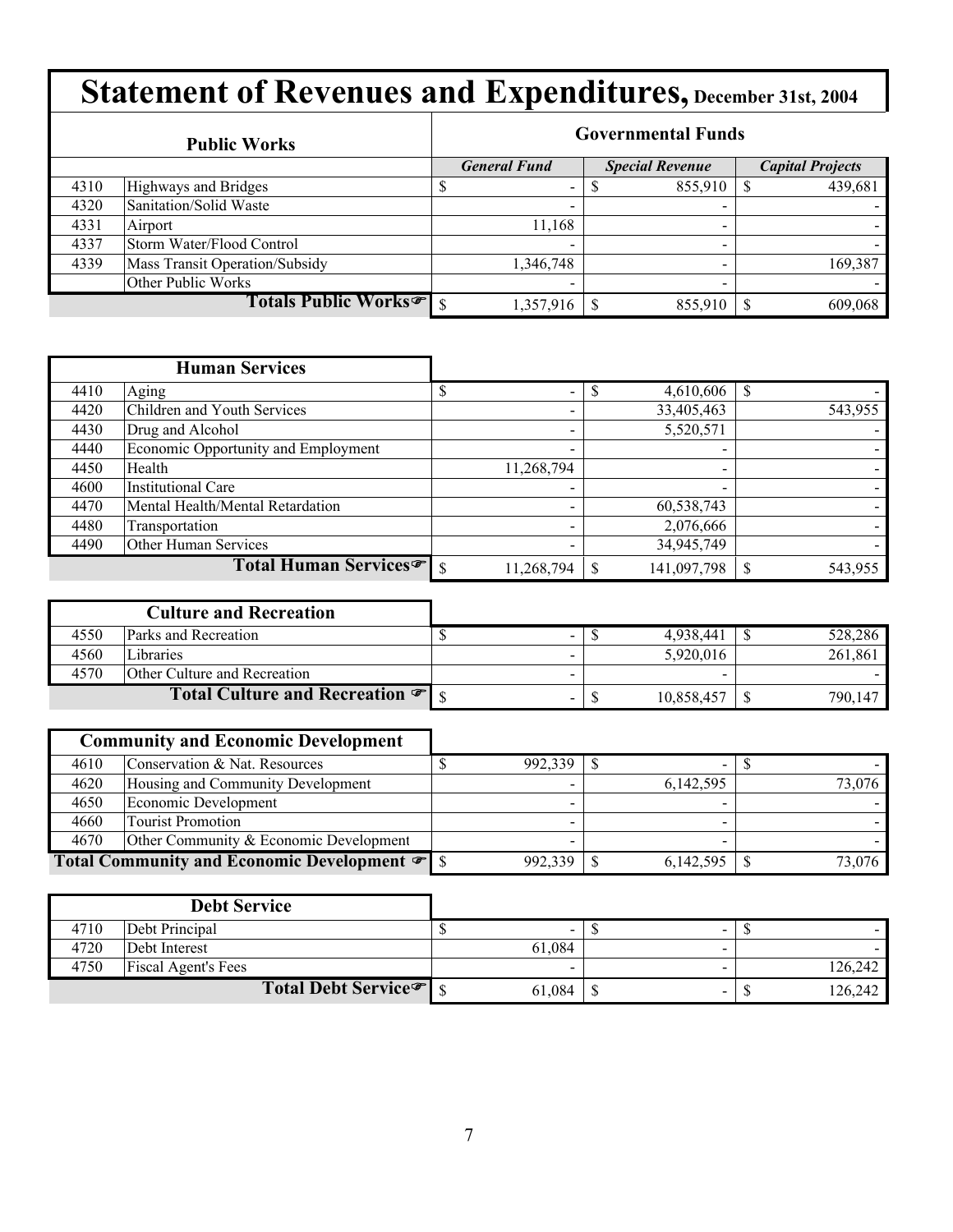|                     | <b>Propietary Funds</b>                      |   | <b>Fiduciary Fund</b><br><b>Type</b> | <b>Total</b>           |  |  |
|---------------------|----------------------------------------------|---|--------------------------------------|------------------------|--|--|
| <b>Debt Service</b> | <b>Internal Service</b><br><b>Enterprise</b> |   | <b>Trust and Agency</b>              | <b>Memorandum Only</b> |  |  |
|                     |                                              |   |                                      | 1,295,591              |  |  |
|                     |                                              |   |                                      |                        |  |  |
|                     |                                              |   |                                      | 11,168                 |  |  |
|                     |                                              |   |                                      |                        |  |  |
|                     |                                              |   |                                      | 1,516,135              |  |  |
|                     | -                                            | - |                                      |                        |  |  |
|                     |                                              |   |                                      | 2,822,894              |  |  |

|                          |  | 4,610,606    |
|--------------------------|--|--------------|
|                          |  | 33,949,418   |
| -                        |  | 5,520,571    |
| $\overline{\phantom{0}}$ |  |              |
| 13,086,485               |  | 24, 355, 279 |
| 3,716,026                |  | 3,716,026    |
|                          |  | 60,538,743   |
|                          |  | 2,076,666    |
| 3,208,973                |  | 38, 154, 722 |
| 20,011,484               |  | 172,922,031  |

| $\sim$ | $\sim$ | $\sim$                           | $\sim$ | 5,466                 |
|--------|--------|----------------------------------|--------|-----------------------|
| $\sim$ |        | -                                |        | $\sim$<br>$\sim$ $ -$ |
|        |        | -                                |        |                       |
| $\sim$ | $\sim$ | $\overline{\phantom{a}}$<br>- 11 | $\sim$ | 1,648<br>ำ604<br>- 12 |

|  |   | 002330    |
|--|---|-----------|
|  |   | 6,215,671 |
|  | - |           |
|  |   |           |
|  |   |           |
|  |   | 7,208,010 |

| 10,965,188 | $\sim$                     | $\overline{\phantom{a}}$ | $\sim$                         |   | 10,965,188 |
|------------|----------------------------|--------------------------|--------------------------------|---|------------|
| 9,092,828  | 33,397                     | 1,576                    | -                              |   | 9,208,885  |
| $\sim$     | $\sim$                     | $\overline{\phantom{a}}$ | $\sim$                         |   | 126,242    |
| 20,058,016 | 53,397<br>$\triangle$<br>Ψ | 1,576                    | $\overline{\phantom{a}}$<br>۰U | w | 20,300,315 |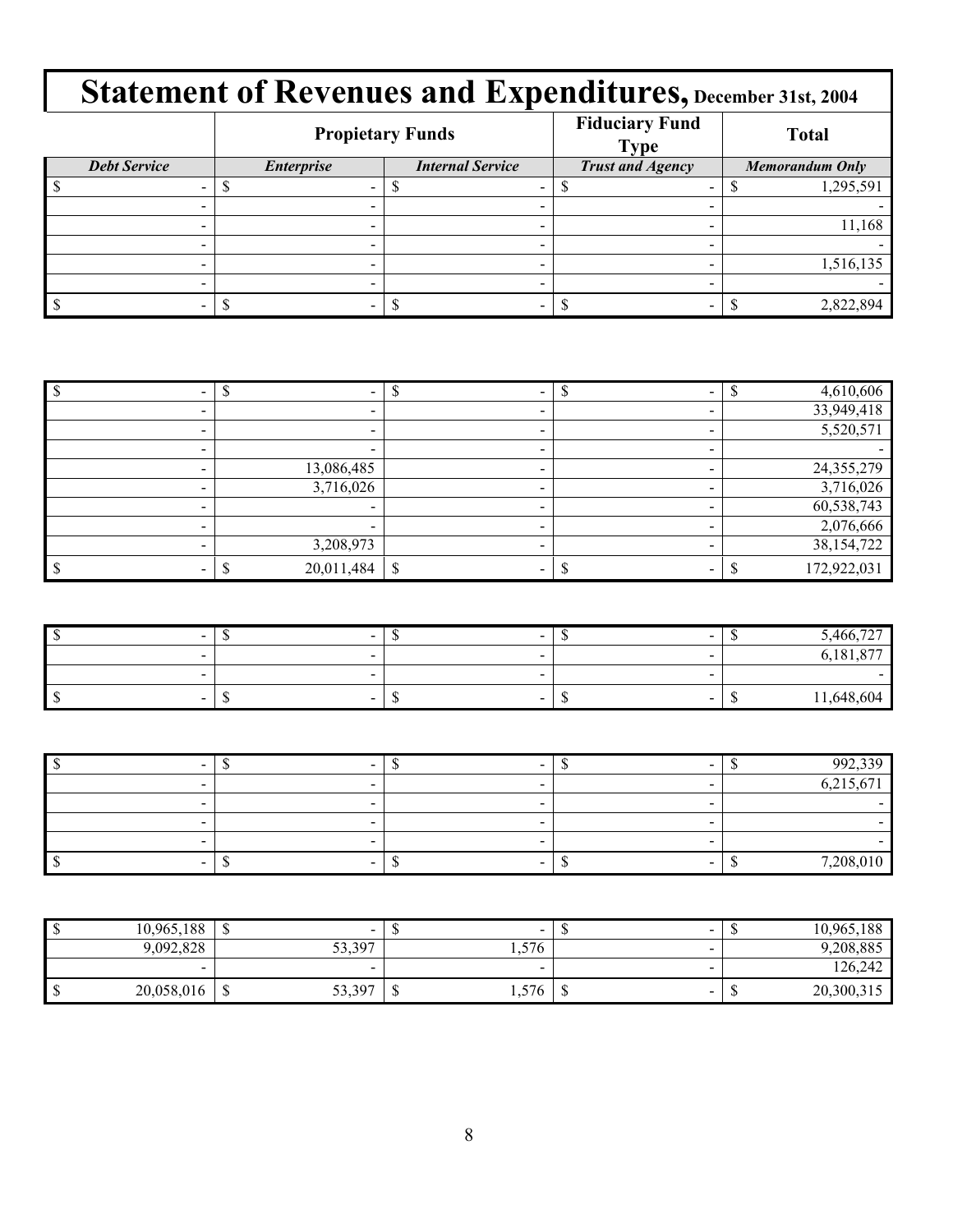|      | <b>Miscellaneous Expenditures</b>    |                          | <b>General Fund</b>      |                         |
|------|--------------------------------------|--------------------------|--------------------------|-------------------------|
|      |                                      | <b>General Fund</b>      | <b>Special Revenue</b>   | <b>Capital Projects</b> |
| 4810 | Intergovernmental Expenditures       | 2,086,386                | 5,477,756                | 9,537,225               |
| 4820 | Judgement and Losses                 |                          |                          |                         |
| 4830 | <b>Retirement Fund Contributions</b> | $\overline{\phantom{a}}$ | $\qquad \qquad$          |                         |
| 4840 | Worker's Compensation                | -                        | $\overline{\phantom{0}}$ |                         |
| 4850 | <b>Unemployment Compensation</b>     |                          |                          |                         |
| 4870 | Ins. Prem. & Other Employee Benefits | 906,861                  | 148,905                  |                         |
|      | Other Miscellaneous Expenditures     |                          | -                        |                         |
|      | Total Miscellaneous Expenditures     | 2,993,247                | 5,626,661                | 9,537,225               |

|      | <b>Other Financing Uses</b>                |            |         |  |
|------|--------------------------------------------|------------|---------|--|
| 4920 | Interfund Operating Transfers              | 21,637,507 | 941.929 |  |
| 4940 | Refunds of Prior Year's Revenues           |            |         |  |
|      | <b>Other Financing Uses</b>                |            |         |  |
|      | Total Other Financing Uses $\mathcal{F}$ s | 21,637,507 | 941.929 |  |

| <b>TOTAL ALL EXPENDITURES</b>          | 132,660,749 | 181,888,578              | .500<br>24,697 |
|----------------------------------------|-------------|--------------------------|----------------|
|                                        |             |                          |                |
| <b>EXCESS/DEFICIT OF REVENUES OVER</b> |             |                          |                |
| <b>EXPENDITURES</b>                    | 989,847     | $1,139,520$ <sup>1</sup> | 2,662,877      |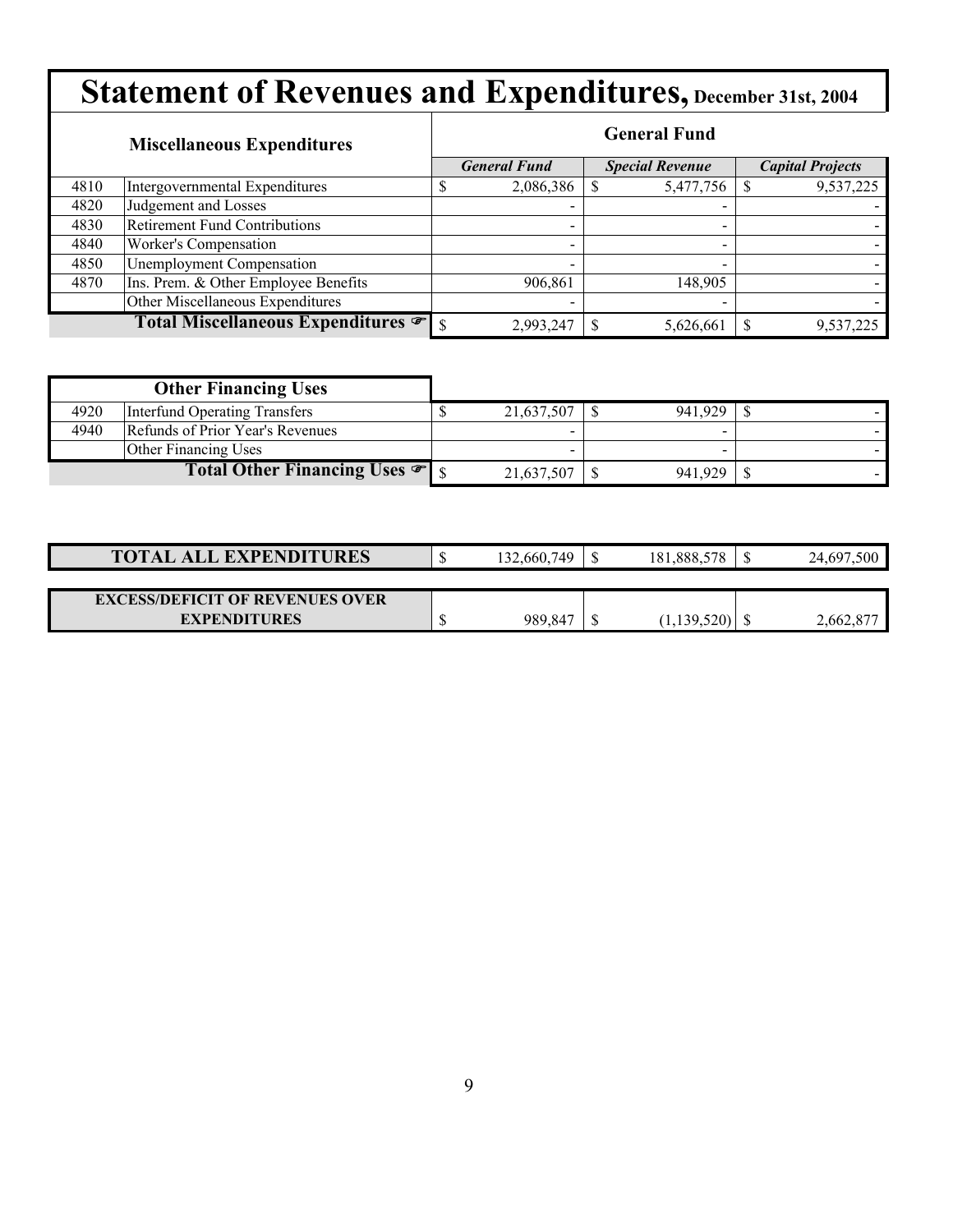|                          |                   | <b>Proprietary Funds</b> | <b>Fiduciary Fund</b><br><b>Types</b> | <b>Total</b>    |  |
|--------------------------|-------------------|--------------------------|---------------------------------------|-----------------|--|
| <b>Debt Service</b>      | <b>Enterprise</b> | <b>Internal Service</b>  | <b>Trust and Agency</b>               | Memorandum Only |  |
|                          |                   |                          |                                       | 17,101,367      |  |
|                          | -                 |                          |                                       |                 |  |
|                          |                   |                          |                                       |                 |  |
| $\overline{\phantom{a}}$ | -                 | $\overline{\phantom{0}}$ |                                       |                 |  |
|                          |                   |                          |                                       |                 |  |
|                          | 237,047           | 18,556,308               |                                       | 19,849,121      |  |
|                          | 25,161            |                          | 6,747,235                             | 6,772,396       |  |
|                          | 262,208           | 18,556,308               | 6,747,235                             | 43,722,884      |  |

| $\sim$ | $\sim$ | $\sim$                   | $\cap$<br>-- | $\sqrt{2}$<br>.770                          |
|--------|--------|--------------------------|--------------|---------------------------------------------|
|        |        |                          |              |                                             |
| -      |        |                          |              |                                             |
| -      | -      | $\overline{\phantom{a}}$ |              | 42 <sup>2</sup><br>22.570<br>. JU<br>ا پہنے |

| ۰U | 20,092,686 | $\triangle$<br>◡ | 23,409,239 | J | 29,107,073   | ₼ | 7,495,185  |   | 010        |
|----|------------|------------------|------------|---|--------------|---|------------|---|------------|
|    |            |                  |            |   |              |   |            |   |            |
|    |            |                  |            |   |              |   |            |   |            |
| ۵D | ,429,699   | $\sqrt{2}$<br>◡  | (4,024)    |   | 757.<br>,162 | w | 23,347,984 | u | 28,044,025 |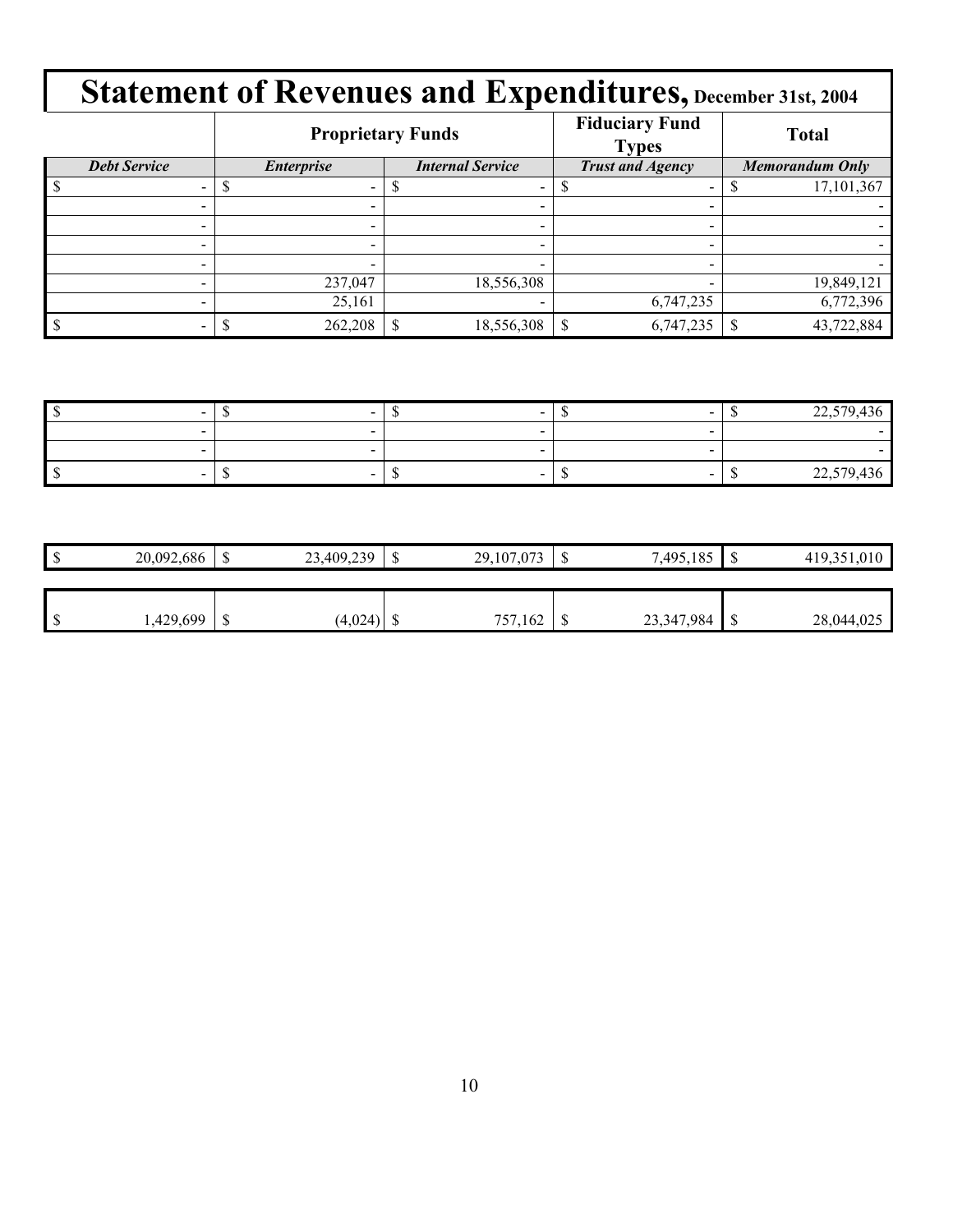| <b>DEBT STATEMENT</b>                                                                                     |                            |                                              |                                                               |                                                |                                           |  |
|-----------------------------------------------------------------------------------------------------------|----------------------------|----------------------------------------------|---------------------------------------------------------------|------------------------------------------------|-------------------------------------------|--|
| <b>List Each Issue or Loan</b>                                                                            | Year<br>οf<br><b>Issue</b> | Original<br><b>Amount of</b><br><b>Issue</b> | Outstanding<br>January 1st or<br><b>Issued During</b><br>Year | <b>Principal</b><br><b>Paid During</b><br>Year | Principal<br>Outstanding<br>December 31st |  |
| <b>General Obligation Bonds and</b>                                                                       |                            |                                              |                                                               |                                                |                                           |  |
| <b>Notes</b>                                                                                              |                            |                                              |                                                               |                                                |                                           |  |
| G.O. Bond-Refunding of 1992 G.O. Note and Portion of                                                      |                            |                                              |                                                               |                                                |                                           |  |
| 1993 G.O, Note                                                                                            | 1995                       | 30,460,000                                   | 2,860,000                                                     | 1,395,000                                      | 1,465,000                                 |  |
| G.O. Bond-Retire 1995 Note, Info. Tech., Open Space and                                                   | 1998                       |                                              |                                                               |                                                |                                           |  |
| Facilities Improvements.                                                                                  | 1999                       | 30,000,000                                   | 25,680,000                                                    | 1,200,000<br>160,000                           | 24,480,000                                |  |
| G.O. Bond-Partial refunding of 1995 Bonds                                                                 |                            | 24,390,000                                   | 23,775,000                                                    |                                                | 23,615,000                                |  |
| G.O. Note-Equip & Fixtures, Const. & Imprmt, Interest,                                                    | 2001                       |                                              |                                                               |                                                |                                           |  |
| and Refunding 1991 G.O. Bond & 1993 G.O. Note<br>G.O. Bond-Refunding 1998 G.O. Note for Open Space, Equip |                            | 31,616,000                                   | 24,120,000                                                    | 3,054,000                                      | 21,066,000                                |  |
| & Fixtures and Advance Refund 1996 G.O. Bond Open                                                         |                            |                                              |                                                               |                                                |                                           |  |
| Space, 911, Reassessment, Technology, etc.                                                                | 2001                       | 65,550,000                                   | 61,190,000                                                    | 2,700,000                                      | 58,490,000                                |  |
| G.O. Note-Open Space, Ag. Preservation, Equip. & Fixtures,                                                |                            |                                              |                                                               |                                                |                                           |  |
| Const. & Imprmt. County Buildings & Bridges, Debt Serv.                                                   | 2002                       | 41,590,000                                   | 41,590,000                                                    | 5,000                                          | 41,585,000                                |  |
| G.O. Bond-Refunding 2000 Note and 2000 series B Note                                                      | 2003                       | 21,675,000                                   | 21,675,000                                                    | 910,000                                        | 20,765,000                                |  |
| G.O. Note-Refunding G.O. Bond 1993                                                                        | 2003                       | 22,922,000                                   | 22,922,000                                                    | 1,683,000                                      | 21,239,000                                |  |
| G.O. Bond-Open Space, Ag. Preservation, Equip. & Fixtures,                                                |                            |                                              |                                                               |                                                |                                           |  |
| Const. & Imprmt. County Buildings & Bridges, Debt Serv.                                                   | 2004                       | 24,265,000                                   | 24,265,000                                                    | $\blacksquare$                                 | 24,265,000                                |  |
|                                                                                                           |                            |                                              |                                                               |                                                |                                           |  |
| <b>Revenue Bonds and Notes</b>                                                                            |                            |                                              |                                                               |                                                |                                           |  |
|                                                                                                           |                            |                                              |                                                               |                                                |                                           |  |
| <b>Lease Rental Debt</b>                                                                                  |                            |                                              |                                                               |                                                |                                           |  |
| <b>Computer Leases</b>                                                                                    | 2002                       | 831,549                                      | 279,061                                                       | 279,061                                        | $\boldsymbol{0}$                          |  |
| Computer Leases                                                                                           | 2003                       | 1,026,932                                    | 684,621                                                       | 342,311                                        | 342,310                                   |  |
| Computer Leases                                                                                           | 2004                       | 843,644                                      | 843,644                                                       | 281,215                                        | 562,430                                   |  |
| <b>Tax and Revenue Anticipation</b><br><b>Notes</b>                                                       |                            |                                              |                                                               |                                                |                                           |  |
|                                                                                                           |                            |                                              |                                                               |                                                |                                           |  |
| Other                                                                                                     |                            |                                              |                                                               |                                                |                                           |  |
|                                                                                                           |                            |                                              |                                                               |                                                |                                           |  |

**TOTAL DEBT AND REVENUE ANTICIPATION NOTES**

**\$ 237,874,740**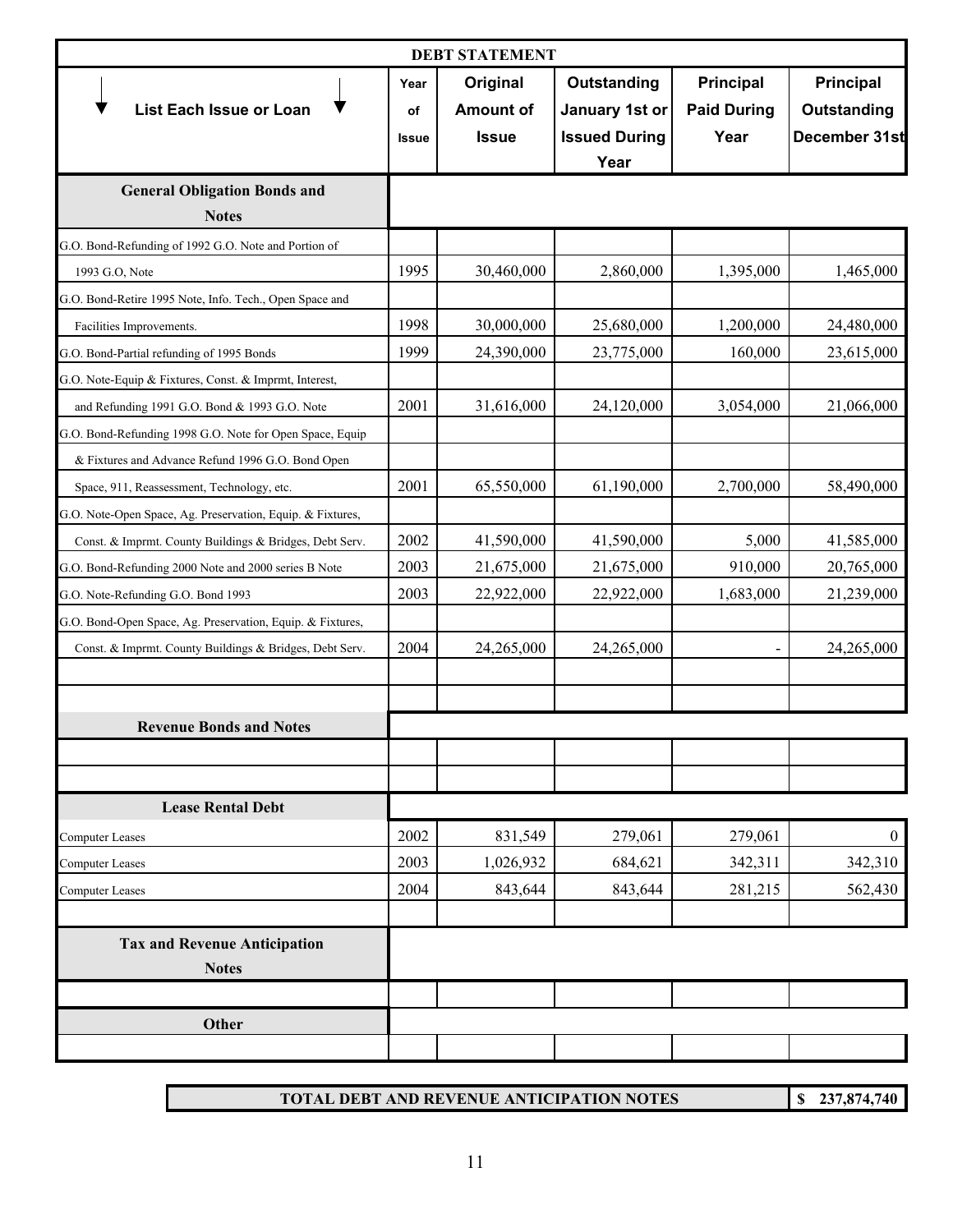| STATEMENT OF CAPITAL EXPENDITURES   |                          |                             |              |  |  |  |
|-------------------------------------|--------------------------|-----------------------------|--------------|--|--|--|
| Category                            | <b>Capital Purchases</b> | <b>Capital Construction</b> | <b>Total</b> |  |  |  |
| Airport                             |                          |                             |              |  |  |  |
| Corrections                         | 61,753                   | 676,661                     | 738,414      |  |  |  |
| Emergency Management/Communications | 331,763                  |                             | 331,763      |  |  |  |
| General Government                  | 5,638,414                | 4,421,403                   | 10,059,817   |  |  |  |
| Health                              |                          |                             |              |  |  |  |
| Housing and Community Development   |                          |                             |              |  |  |  |
| Human Services                      | 42,746                   | 552,736                     | 595,482      |  |  |  |
| <b>Institutional Care</b>           | 55,503                   | 1,219,430                   | 1,274,933    |  |  |  |
| Libraries                           |                          | 262,483                     | 262,483      |  |  |  |
| <b>Mass Transit</b>                 |                          |                             |              |  |  |  |
| Other Public Safety                 |                          |                             |              |  |  |  |
| Parks and Recreation                | 179,442                  | 339,017                     | 518,459      |  |  |  |
| Solid Waste                         |                          |                             |              |  |  |  |
| Highways/Bridges                    | 80,855                   | 438,066                     | 518,921      |  |  |  |
| Other (Please specify) Conservation |                          |                             |              |  |  |  |
|                                     |                          |                             |              |  |  |  |
|                                     |                          |                             |              |  |  |  |
|                                     |                          |                             |              |  |  |  |
|                                     |                          |                             |              |  |  |  |
|                                     |                          |                             |              |  |  |  |
|                                     |                          |                             |              |  |  |  |
|                                     |                          |                             |              |  |  |  |
|                                     |                          |                             |              |  |  |  |
|                                     |                          |                             |              |  |  |  |
|                                     |                          |                             |              |  |  |  |
|                                     |                          |                             |              |  |  |  |

**TOTAL CAPITAL EXPENDITURES \$ 14,300,272**

#### **TAX RATES, CENSUS AND OTHER INFORMATION**

Assessed Value of Real Estate as of December 31st **\$ 33,683,285,430** 

| Tax Rate:               |                    |
|-------------------------|--------------------|
| <b>General Purposes</b> | <b>2.607 Mills</b> |
| Debt Purposes           | <b>0.458 Mills</b> |
| All Other Purposes      | <b>0.349 Mills</b> |
| Total                   | <b>3.414 Mills</b> |

Employee Compensation:

 Total salaries, wages, commissions, etc. paid this year. **\$ 101,441,829** (*including all employees and elected officials)*